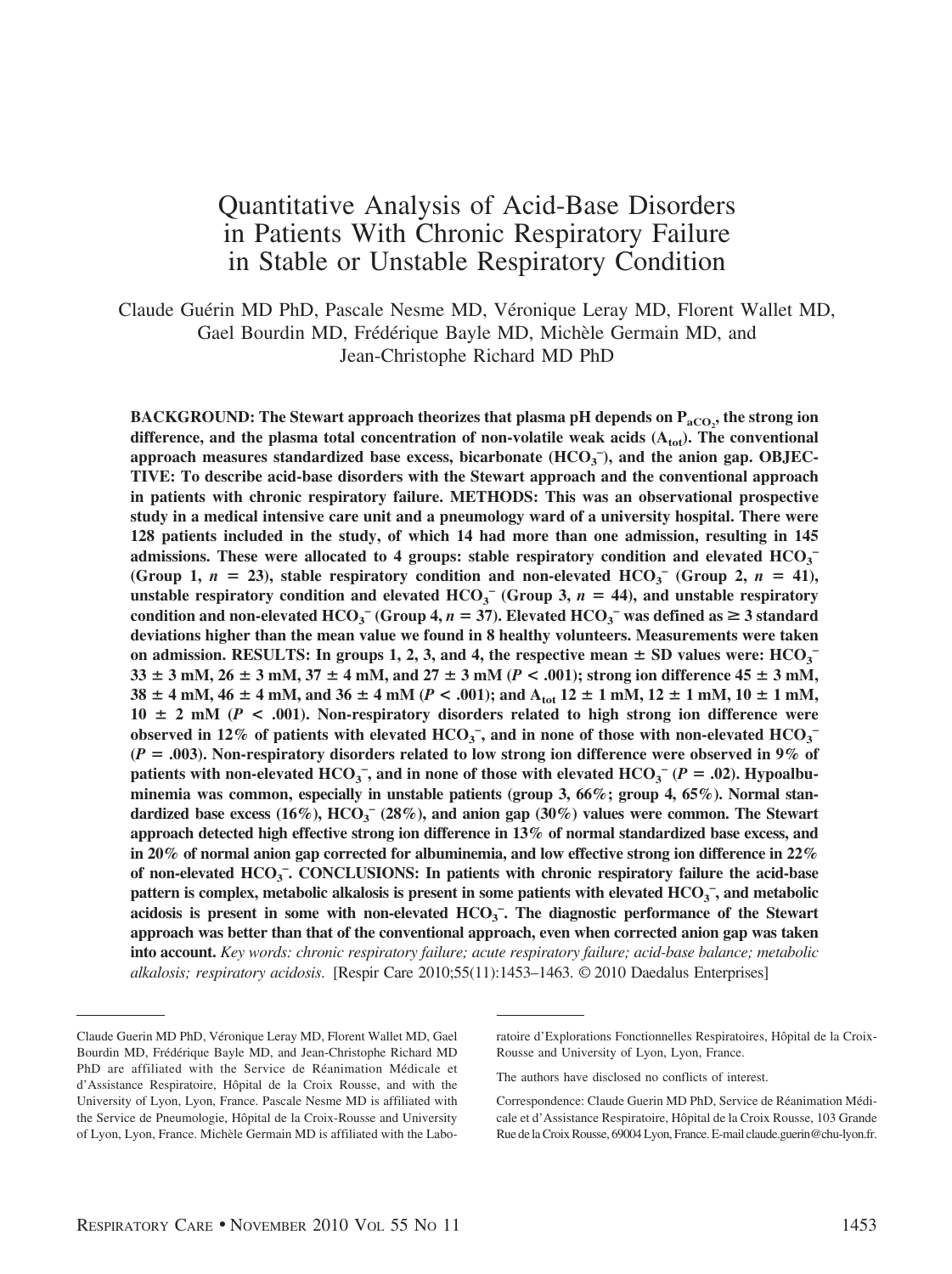#### **Introduction**

In the chronic respiratory failure setting, the analysis of acid-base disturbances is expected to be complex, as shown in the examples below. Elevated plasma bicarbonate is traditionally thought to be a marker of renal compensation for chronic hypercapnia in stable patients. However, diuretics and steroids, which are commonly used in these patients, may contribute to the elevated plasma bicarbonate.1 Should these patients develop acute respiratory failure and receive mechanical ventilation with excessive minute ventilation, mixed respiratory and metabolic alkalosis would occur, exposing them to the risk of severe cardiac arrhythmias<sup>2</sup> or seizures,<sup>3</sup> via alkalosis-induced acute profound hypophosphatemia.4

Mixed alkalosis is difficult to assess with the conventional approach to analysis of acid-base disturbances. In cystic fibrosis, metabolic acidosis may be predominant, even when no diuretics are used.5,6 In acute-on-chronic respiratory failure, metabolic acidosis may well be present, depending on the cause of the acute respiratory failure. It may also be difficult to reveal with the conventional approach. Furthermore, the clinical symptoms of acute respiratory failure in acute asthma may be the expression of metabolic acidosis rather than respiratory acidosis.7 Some causes of chronic respiratory failure, such as chronic lung fibrosis, are typically associated with respiratory alkalosis due to hypoxemia-induced increased minute ventilation.<sup>8</sup>

Finally, under-nutrition is common in patients with chronic respiratory failure and is associated with hypoalbuminemia. Hypoalbuminemia is also very common in the critically ill, which includes patients with acute-on-chronic respiratory failure. Hypoalbuminemia is a cause of metabolic alkalosis and may thereby limit respiratory or metabolic acidosis. Moreover, hypoalbuminemia lowers the measured anion gap, and these values must be corrected. For all of these reasons, the Stewart approach is an attractive choice for this setting.

The traditional approach defines acids as  $H^+$  donors and bases as  $H^+$  acceptors. It works out the carbonic acid/ bicarbonate couple as the single buffer system. The traditional approach uses the Henderson-Hasselbalch equation alone, with a respiratory component (the carbonic acid) and a metabolic component (the bicarbonate):

$$
pH = pK + log([HCO3-]/(PaCO2 \times 0.03))
$$
 (1)

This approach is limited for complex disorders and does not quantify the abnormalities.<sup>9</sup> The additional use of standardized base excess<sup>10</sup> and anion gap<sup>11</sup> introduced a degree of quantification in the assessment of the metabolic component. The anion gap is defined as the difference between the concentration of  $Na<sup>+</sup> + K<sup>+</sup>$  and the concen-

tration of  $Cl^-$  +  $HCO_3^-$ . However, standardized base excess requires a normal concentration of body water, and the anion gap is affected by the albumin concentration.12 Another approach was therefore introduced by Stewart<sup>13</sup> to eliminate the limitations described above. In Stewart's concept, the origin of protons  $(H^+)$  and, hence, their plasma concentration, results from the dissociation of water, which results from the presence of totally dissociated strong ions, which are chemically non-reacting. Stewart's approach also applies total ion dissociation, electroneutrality, and mass conservation, through 6 equations, which, when solved simultaneously, give the plasma pH. According to this concept, the plasma pH depends on 3 variables:  $P_{aCO_2}$ , the strong ion difference, and the plasma total concentration of non-volatile weak acids  $(A<sub>tot</sub>)$ . Those 3 variables are thought to act independently of each other. The strong ion difference is the difference between the sums of all the strong cations and all the strong anions. The complete state of plasma electroneutrality reads as follows:

$$
([\text{Na}^+] + [\text{K}^+] + [\text{Ca}^{++}] + [\text{Mg}^{++}] - [\text{Cl}^-] - [\text{XA}^-])
$$
  
+ 
$$
[\text{H}^+] - [\text{OH}^-] - [\text{HCO}_3^-] - [\text{CO}_3^-] - [\text{Alb}^-] - [\text{Pi}^-] = 0
$$
  
(2)

where  $XA$  is the unmeasured anions,  $Alb^-$  is plasma albuminate, and Pi– is inorganic phosphate. The expression in parenthesis is the strong ion difference. After eliminating the negligible concentrations of  $H^+$ , OH<sup>-</sup>, and CO<sub>3</sub><sup>-</sup>, Equation 2 reads as follows:

Strong ion difference – 
$$
[HCO_3^-] - [Alb^-] - [Pi^-] = 0 \quad (3)
$$

The expression in parenthesis in Equation 2 is the apparent strong ion difference, whereas the strong ion difference in Equation 3 is the effective strong ion difference, which takes into account the requirement for electroneutrality.

How does a change in the strong ion difference influence pH? If the concentration of cations is lower than that of anions, electroneutrality requires an increase in positive charges. Where do the positive charges come from? The difference in electrical charges forces the molecules that are not dissociated or partly dissociated to fully dissociate, to recover electroneutrality. The major source of positive charge is water. If all the molecules in the water are already dissociated, the source of positive charges is the water itself, which dissociates into  $H^+$  and OH<sup>-</sup>. So a decrease in strong ion difference (lack of positive charges) would increase water dissociation and produce  $H^+$  and, hence, acidosis. By contrast, an increase in strong ion difference would increase water dissociation and produce OH<sup>-</sup> and alkalosis.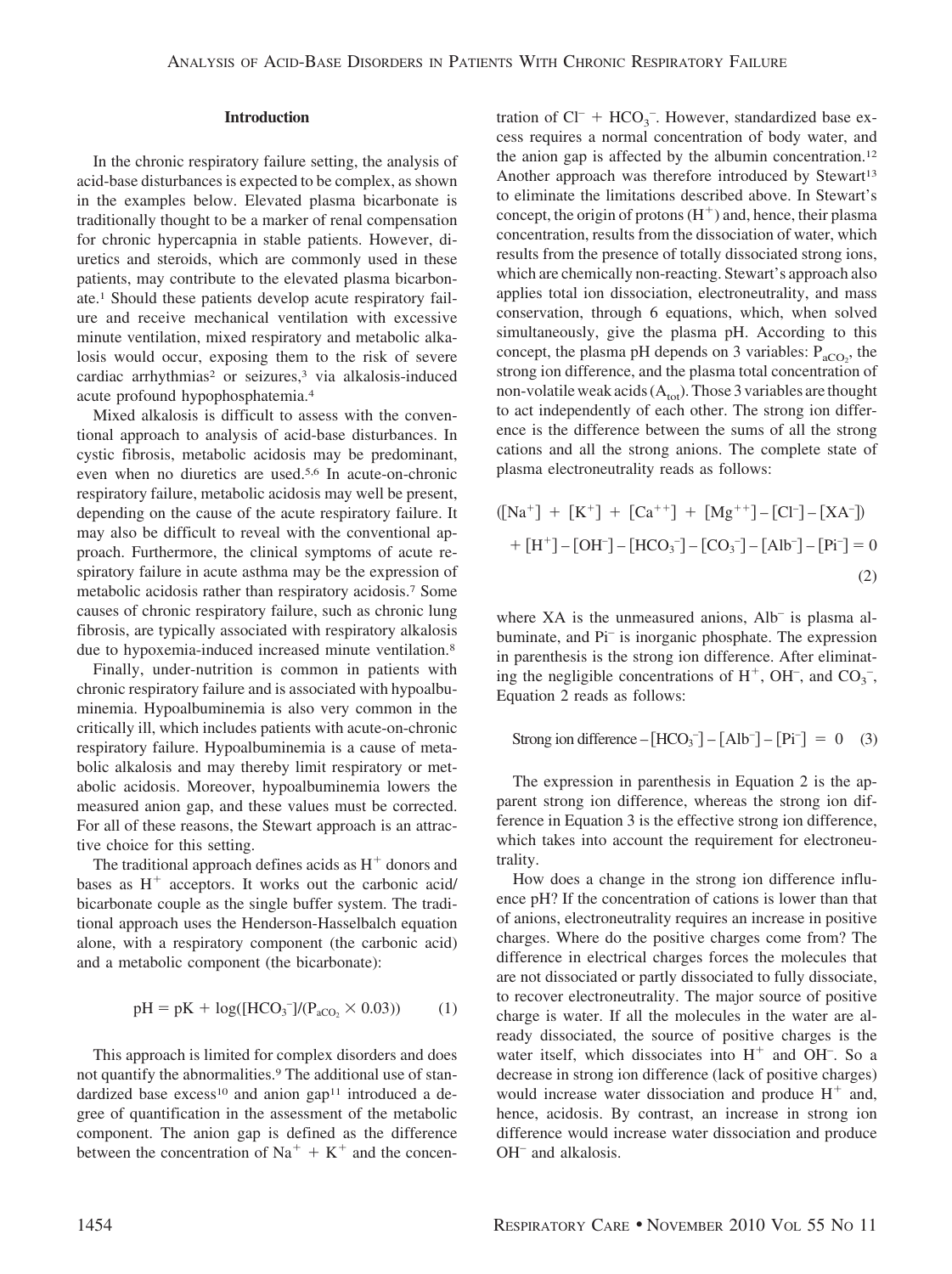In unselected intensive care unit (ICU) patients, the Stewart approach is useful for revealing acid-base disturbances,14 but was not found to be superior to the conventional approach if the anion gap was corrected for albumin.15 A more recent study reported that the Stewart approach identified more acid-base disturbances in ICU patients than did the conventional approach, even with corrected anion gap.16

However, few studies have been carried out in this field. In a study of patients with acute respiratory failure of various origins, including acute-on-chronic respiratory failure, we found that the diagnostic performance of the Stewart approach was better than that of the conventional approach, even with corrected anion gap.17 However, in the patients with chronic respiratory failure in that study the plasma bicarbonate was as normal as could have been expected, given the established chronic hypercapnia. Therefore we undertook the present study to describe the acidbase disorders in patients with chronic respiratory failure, and to compare the diagnostic performance of the conventional approach and the Stewart approach in this population. As the primary objective was to investigate the impacts of respiratory condition and plasma bicarbonate on the biochemical pattern, 4 groups of patients were a priori defined as follows:

Group 1: stable condition and elevated bicarbonate

- Group 2: stable condition and non-elevated bicarbonate
- Group 3: unstable condition and elevated bicarbonate
- Group 4: unstable condition and non-elevated bicarbonate

# **Methods**

## **Patients**

From October 1, 2008, to May 28, 2009, 844 patients were prospectively screened for eligibility: 381 in the 14 bed medical ICU, and 463 in the 12-bed pneumology ward at the Croix-Rousse Hospital, which is part of the University of Lyon, Lyon, France.

The inclusion criteria were:

- Age  $\geq$  18 years old
- Well documented ventilatory defect on a pulmonary function test carried out prior to the current admission, or, if that was not available, ongoing long-term domiciliary oxygen therapy, or home mechanical ventilation for chronic respiratory failure
- Admission for acute respiratory failure, defined as either dyspnea increased above baseline and/or respiratory rate 25 breaths/min, use of accessory respiratory muscles, and/or  $P_{aCO_2} > 45$  mm Hg with arterial pH < 7.36, and/or  $P_{aO_2}/F_{IO_2}$  < 300 mm Hg, and/or either invasive or noninvasive mechanical ventilation

• Respiratory assessment of a patient in stable respiratory condition

The exclusion criteria were:

- No pulmonary function test results available in a patient without long-term oxygen therapy or home mechanical ventilation
- Repeat admissions of a given patient to the ICU or pneumology ward during the same hospital stay

Stable respiratory condition was defined as absence of increase in dyspnea or absence of acute respiratory failure or absence of hospitalization or assessment for impairment in the respiratory condition in the last month. Unstable respiratory condition was defined as acute respiratory failure, whose criteria were are indicated above. The patients in stable respiratory condition included in the study were those admitted to the pneumology ward for systematic respiratory assessment. Patients in unstable condition were admitted to either the pneumology ward or the ICU. In our laboratory we tested 8 healthy volunteers (6 non-smoker men, mean  $\pm$  SD age 47  $\pm$  21 y) to determine normal values. They underwent the same measurements as the patients. Elevated HCO<sub>3</sub><sup>-</sup> was defined as  $\geq$  3 standard deviations higher than the mean value we found in the 8 healthy volunteers.<sup>17</sup>

The study was approved by the Comité de Protection des Personnes [CPP] Sud-Est III. The requirement for informed consent was waived because the protocol was part of the routine management of these patients.

## **Measurements**

Our routine management of patients in stable condition admitted for acute respiratory failure or respiratory assessment includes taking arterial blood samples to measure arterial pH,  $P_{aO_2}$ ,  $P_{aCO_2}$ , plasma electrolytes, albumin, total protein, and lactate. For the purposes of this study, the results kept were those obtained from samples taken both at ICU admission and during the first day of hospital assessment, for stable patients. After sampling, the blood was immediately sent to the clinical biochemistry laboratory. Arterial pH (pH electrode),  $P_{aO_2}$  (Clarke's electrode),  $P_{aCO_2}$  ( $P_{CO_2}$  electrode) were measured with the Omni S device (Roche Diagnostics France, Meylan, France). Sodium  $(Na^+)$ , potassium  $(K^+)$ , and chloride  $(Cl^-)$  were determined with an ion-selective electrode, with an indirect potentiometric method. Calcium  $(Ca^{++})$  was determined with the Ortho Cresol Phtalein photometric method; phosphate  $(PO_4^{\text{-}})$  with the phosphomolybdate method, magnesium  $(Mg^{++})$  with the methylthymol blue complexometric procedure, albumin with the bromocresol purpledye-binding method, total protein with the Biuret method,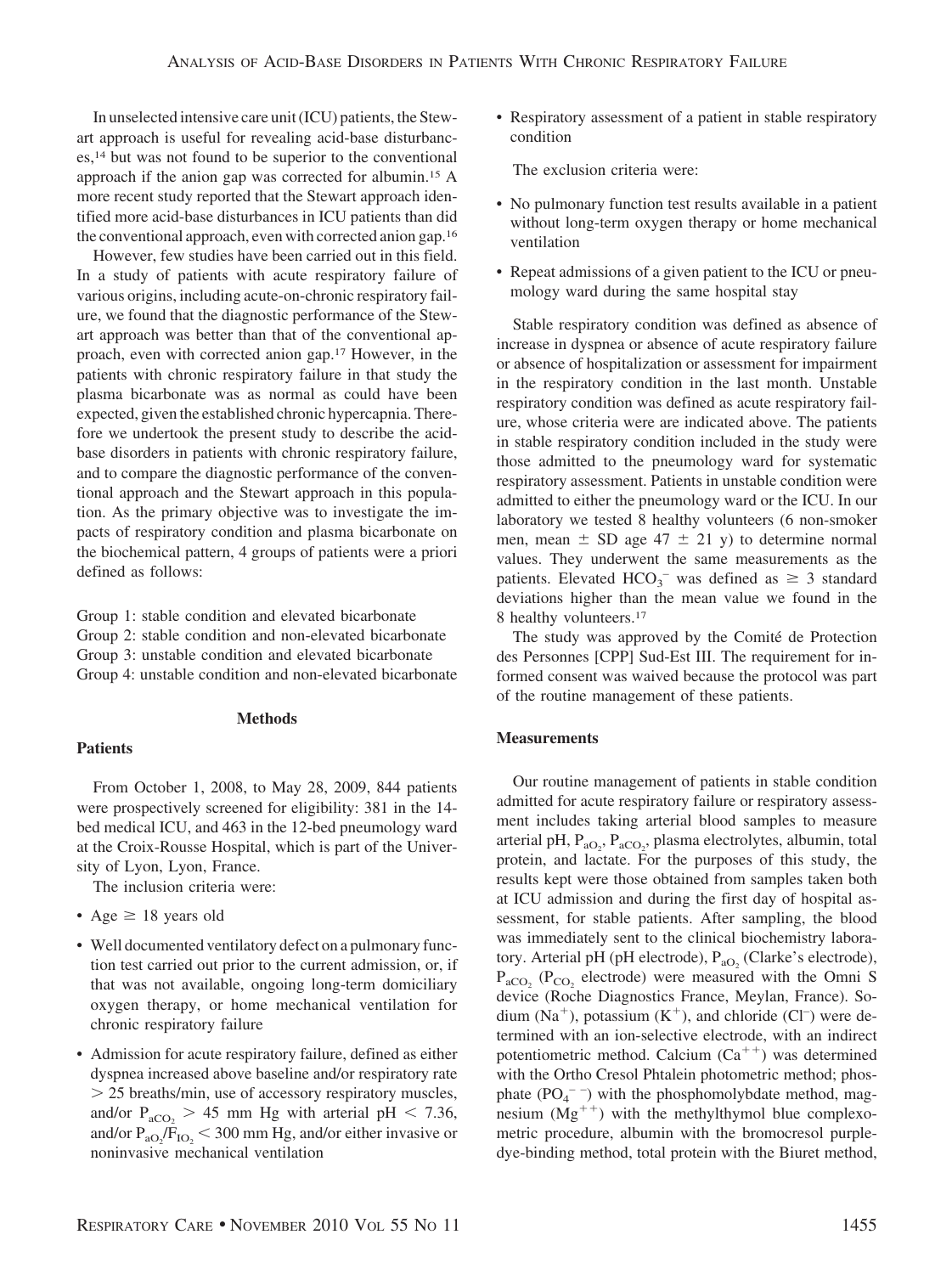|                                  | $HCO3-$ (mM)                       | $P_{aCO}$ , (mm Hg)       | Standardized Base Excess (mM)   |
|----------------------------------|------------------------------------|---------------------------|---------------------------------|
| Metabolic acidosis               | $\leq 22$                          | $= 40 + SBE$              | $\lt -5$                        |
| Metabolic alkalosis              | > 26                               | $= 40 + (0.6 \times SBE)$ | $> +5$                          |
| Acute respiratory acidosis       | $((P_{aCO_2} - 40)/10) + 24$       | > 45                      | $= 0$                           |
| Chronic respiratory acidosis     | $((P_{aCO_2} - 40)/3) + 24$        | > 45                      | $= 0.4 \times (P_{aCO} - 40)$   |
| Acute respiratory alkalosis      | $((40 - P_{aCO_2})/5) + 24$        | $<$ 35                    | $= 0$                           |
| Chronic respiratory alkalosis    | $((40 - P_{\text{aCO}_2})/2) + 24$ | $<$ 35                    | $= 0.4 \times (P_{aCO_2} - 40)$ |
| $SBE = standardized base excess$ |                                    |                           |                                 |

Table 1. Diagnostic Criteria of Acid-Base Disorders From the Conventional Approach Used in the Present Study<sup>23</sup>

and lactate with a method that uses oxidation of lactate to pyruvate. All the tests were carried out with a Dimension RXL analyzer (Dade Behring, Newark, Delaware).

## **Calculated Variables**

 $HCO_3^-$  and base excess<sup>18</sup> values were calculated from the measured pH and  $P_{aCO_2}$ , with the Henderson-Hasselbalch and Van Slyke equations, respectively.19 Standardized base excess<sup>20</sup> was computed as:

Standardized base excess =  $([HCO<sub>3</sub>^-] - 24.4)$ 

 ((8.3 - [albumin] - 0.15) (0.29 - [PO4 – ] - 0.32)) - (pH – 7.4) (4)

with [albumin] in  $g/dL$  and  $[PO<sub>4</sub><sup>-</sup>]$  in mg/dL.

Albuminate (albumin<sup>-</sup>) and inorganic phosphate (Pi<sup>-</sup>) were calculated<sup>14</sup> from the measured values of albumin,  $PO<sub>4</sub><sup>-</sup>$ , and pH:

 $[Albumin<sup>-</sup>] (mM) = [albumin<sup>-</sup>] \times (0.123 \times pH - 0.631)$  (5)

$$
[Pi^{-}](mM) = [PO_{4}^{-}] \times (0.309 \times pH - 0.469) \quad (6)
$$

The anion gap was calculated as:

Anion gap mM Na - K – Cl– - HCO3 – (7)

The anion gap was corrected<sup>12</sup> for the effect of abnormal albumin concentration:

Anion gap corrected  $(mM)$  = anion gap

$$
+ 0.25 (normal [albumin] – observed [albumin]) (in g/L)
$$

(8)

The apparent strong ion difference was computed<sup>13</sup> as:

Apparent strong ion difference  $(mM) = (Na^+) + [K^+]$ 

- 2 Ca - 2 Mg – Cl– lactate (9)

The effective strong ion difference was calculated<sup>13</sup> as:

Effective strong ion difference  $(mM) = [HCO<sub>3</sub>$ <sup>-</sup>

$$
+ [albumin^-] + [Pi^-] \quad (10)
$$

The strong ion gap was obtained<sup>21</sup> as:

Strong ion gap  $=$  apparent strong ion difference

– effective strong ion difference (11)

A positive strong ion gap value represents unmeasured anions (sulfate, keto acids, citrate, pyruvate, acetate, gluconate), whereas a negative strong ion gap value represents unmeasured cations.

 $[A<sub>tot</sub>]$  was computed as:

$$
[A_{\text{tot}}] = [albumin^-] + [Pi^-]
$$
 (12)

Unidentified strong anions  $(XA)$  were computed<sup>14</sup> as:

$$
[XA] (mM) = ([Na+] + [K+] + 2 \times [Ca++]
$$
  
+ 2 \times [Mg<sup>++</sup>]) - [Cl<sup>-</sup>] - effective strong ion difference  
(13)

XA and Cl– were corrected for water excess/deficit by multiplying their observed values by a correcting factor  $(Na<sup>+</sup> normal/Na<sup>+</sup> observed).<sup>14</sup>$ 

The following variables were recorded: age, sex, Simplified Acute Physiology Score II (SAPS II)<sup>22</sup> at ICU admission, cause of chronic respiratory failure, Global Initiative for Chronic Obstructive Lung Disease (GOLD) COPD stage (in COPD patients),  $FEV<sub>1</sub>$ , forced vital capacity (FVC),  $FEV<sub>1</sub>/FVC$  performed in stable condition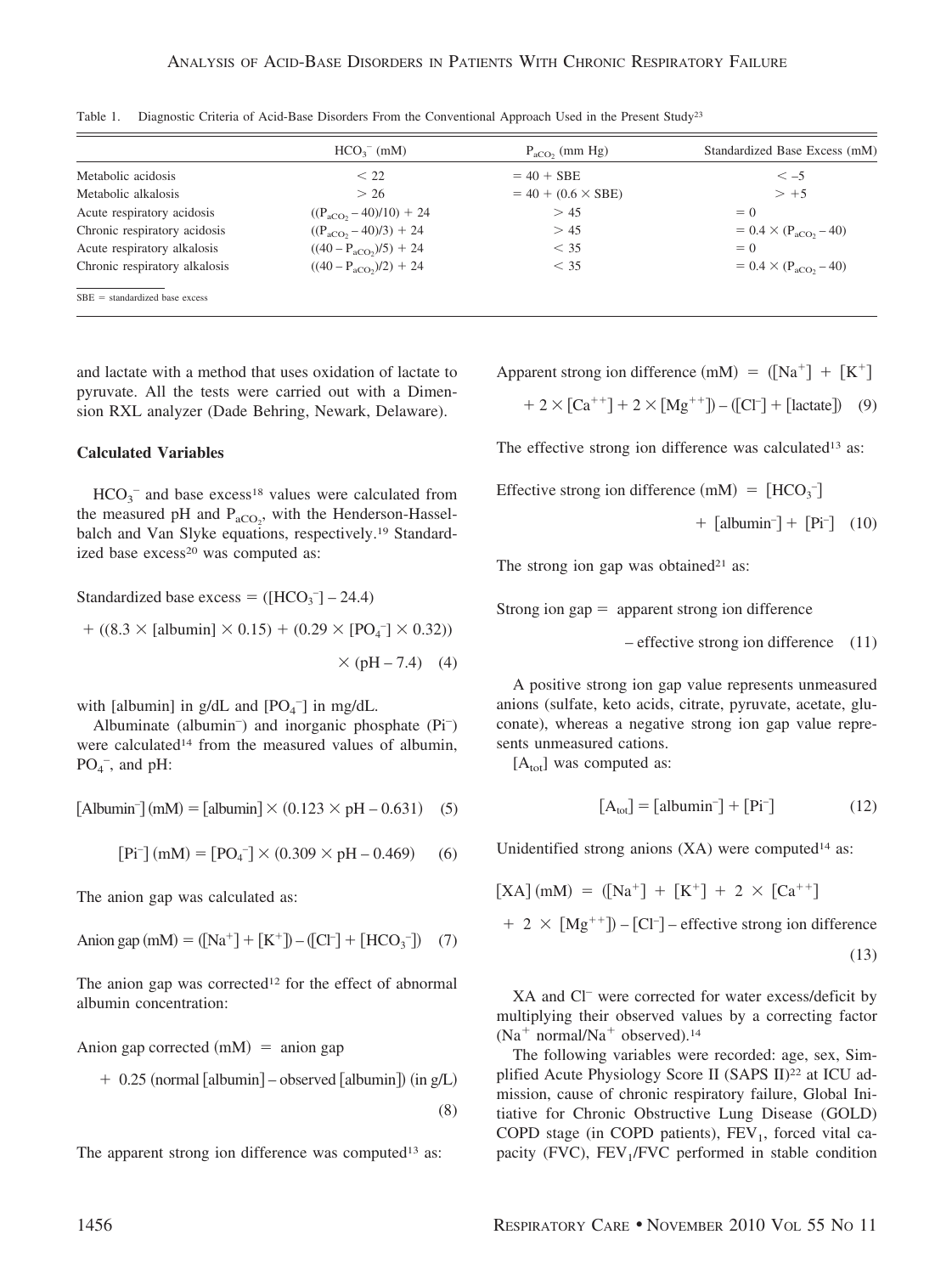|                                                      | Group $1^*$          | Group 2              | Group 3                 | Group 4              |
|------------------------------------------------------|----------------------|----------------------|-------------------------|----------------------|
| Number of patients                                   | 19                   | 37                   | 38                      | 34                   |
| Age (mean $\pm$ SD y)                                | $72 \pm 9$           | $69 \pm 12$          | $66 \pm 14$             | $68 \pm 17$          |
| Male, No. $(\%)$                                     | 9(47)                | 28 (76)              | 20(53)                  | 24(71)               |
| Cause of Chronic Respiratory Failure, No. (%)        |                      |                      |                         |                      |
| <b>COPD</b>                                          | 14(74)               | 31(84)               | 25(66)                  | 19(56)               |
| Cystic fibrosis                                      | 0(0)                 | 0(0)                 | 2(5)                    | 1(3)                 |
| <b>Bronchiectasis</b>                                | 0(0)                 | 1(3)                 | 2(5)                    | 0(0)                 |
| Other obstructive lung disease                       | 0(0)                 | 0(0)                 | 1(3)                    | 1(3)                 |
| Neuromuscular                                        | 0(0)                 | 2(5)                 | 1(3)                    | 3(9)                 |
| Thoracic deformity                                   | 2(10)                | 2(5)                 | 0(0)                    | 2(6)                 |
| Tuberculosis sequelae                                | 0(0)                 | 0(0)                 | 1(3)                    | 2(6)                 |
| Obesity hypoventilation syndrome                     | 1(5)                 | 1(3)                 | 4(11)                   | 1(3)                 |
| Lung fibrosis                                        | 0(0)                 | 0(0)                 | 1(3)                    | 2(6)                 |
| Other                                                | 2(10)                | 0(0)                 | 1(3)                    | 3(9)                 |
| GOLD COPD Stage, No. (%)                             |                      |                      |                         |                      |
| $\theta$                                             | 0(0)                 | 0(0)                 | 2(8)                    | 2(10)                |
|                                                      | 0(0)                 | 1(3)                 | 1(4)                    | 1(5)                 |
| $\mathfrak{2}$                                       | 0(0)                 | 7(23)                | 6(25)                   | 3(16)                |
| 3                                                    | 4(29)                | 8(26)                | 4(17)                   | 4(21)                |
| 4                                                    | 10(71)               | 15(48)               | 11(46)                  | 9(47)                |
| $FEV_1$ (mean $\pm$ SD % predicted)                  | $36 \pm 17 (n = 18)$ | $43 \pm 19 (n = 37)$ | $51 \pm 24 (n = 34)$    | $45 \pm 27$ (n = 30) |
| FVC (mean $\pm$ SD % predicted)                      | $64 \pm 18$ (n = 18) | $68 \pm 20 (n = 37)$ | $68 \pm 22 (n = 34)$    | $65 \pm 25 (n = 30)$ |
| FEV <sub>1</sub> /FVC (mean $\pm$ SD %) <sup>†</sup> | $43 \pm 16 (n = 18)$ | $51 \pm 18 (n = 37)$ | $58 \pm 18^{2}(n = 34)$ | $55 \pm 19 (n = 30)$ |
| Home oxygen supplementation, No. $(\%)\$             | 19(100)              | 22(59.5)             | 17(44.7)                | 24(70.6)             |
| Home mechanical ventilation, No. $(\%)\$             | 15 (78.9)            | 28 (75.7)            | 16(42.1)                | 13 (38.2)            |

|  |  |  |  |  |  |  |  |  | Table 2. Characteristics of 128 Patients With Chronic Respiratory Failure at Their First Admission to the Pneumology Ward or ICU |  |  |
|--|--|--|--|--|--|--|--|--|----------------------------------------------------------------------------------------------------------------------------------|--|--|
|--|--|--|--|--|--|--|--|--|----------------------------------------------------------------------------------------------------------------------------------|--|--|

 $\uparrow$  *P* = .039

 $\ddagger$  *P* = .025 vs Group 1

 $\S P = .001$  between groups

GOLD = Global Initiative for Chronic Obstructive Lung Disease

FVC forced vital capacity

prior to the present hospitalization, home oxygen supplementation or mechanical ventilation, cause of admission, and breathing condition at time of blood sampling. An acid-base diagnosis was made for each patient with conventional analysis<sup>23</sup> (Table 1) and physico-chemical analysis.14 In this approach, the acid-base disorders are classified into 2 categories: respiratory disorders, which are based on the  $P_{\text{aCO}_2}$  value; and non-respiratory disorders, which are further subgrouped into those pertaining to changes in strong ion difference (low strong ion difference [ie, acidosis] and high strong ion difference [ie, alkalosis]), and to changes in  $A_{\text{tot}}$  (low  $A_{\text{tot}}$  [ie, alkalosis] and high  $A_{\text{tot}}$  [ie, acidosis]).

## **Statistical Analysis**

The normal distribution of the variables was verified with the Q-Q plot. Values are expressed as mean  $\pm$  SD unless otherwise stated. Normal ranges were established from the values obtained from the 8 healthy volunteers.17 Abnormal acid-base values were defined as those less than

or more than 3 standard deviations from the mean value of the healthy volunteers. As repeat hospital stays during the study period were expected in this setting, repeat admissions to either the ICU or pneumology ward that did not match the exclusion criterion defined above were analyzed as independent events.

Comparison of the groups was made with one-way analysis of variance for quantitative variables, and chi-square test or Fisher's exact probability test for counts and proportions. When overall analysis of variance was significant, we conducted post-hoc pair-wise comparisons with Tukey's honest-significant-difference method, focused on the differences between groups 1 and 2, and groups 3 and 4, to analyze the plasma bicarbonate difference in the stable versus unstable patients; and between groups 1 and 3, and groups 2 and 4, to analyze the condition between patients with elevated versus non-elevated bicarbonate. The correlations between variables were assessed the leastsquares regression analysis. Bias was assessed by examining the plots of residuals versus predicted values. Dif-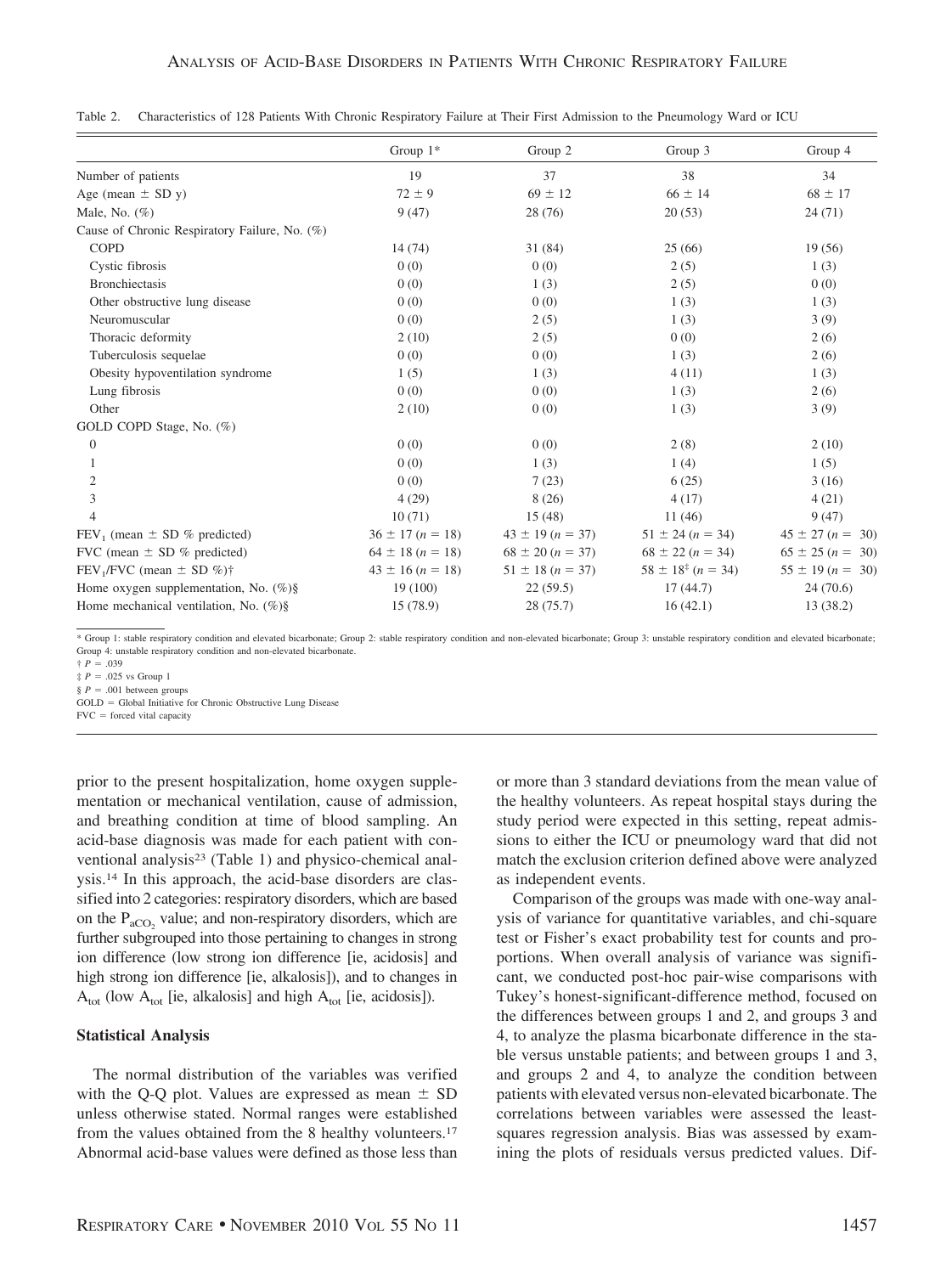| Characteristics for 145 Hospital Admissions<br>Table 3. |  |  |  |  |
|---------------------------------------------------------|--|--|--|--|
|---------------------------------------------------------|--|--|--|--|

|                                              | Group $1^*$ | Group 2    | Group 3    | Group 4    |
|----------------------------------------------|-------------|------------|------------|------------|
|                                              | $(n = 23)$  | $(n = 41)$ | $(n = 44)$ | $(n = 37)$ |
|                                              | No. $(\%)$  | No. $(\%)$ | No. $(\%)$ | No. $(\%)$ |
| Admissions†                                  |             |            |            |            |
| Pneumology ward                              | 23(100)     | 41 (100)   | 18(41)     | 9(24)      |
| Intensive care unit                          | 0(0)        | 0(0)       | 26(59)     | 28(76)     |
| Cause of admission†                          |             |            |            |            |
| Respiratory assessment                       | 23 (100)    | 41 (100)   | 0(0)       | 0(0)       |
| Upper airway infection                       | 0(0)        | 0(0)       | 21 (48)    | 8(22)      |
| Lower airway infection                       | 0(0)        | 0(0)       | 9(20)      | 3(8)       |
| Non-respiratory infection                    | 0(0)        | 0(0)       | 1(2)       | 2(5)       |
| Left-ventricular failure                     | 0(0)        | 0(0)       | 4(9)       | 6(16)      |
| Other <sup><math>\pm</math></sup>            | 0(0)        | 0(0)       | 6(14)      | 17(46)     |
| No cause found for acute respiratory failure | 0(0)        | 0(0)       | 3(7)       | 1(3)       |
| Breathing Condition at Time of Blood Sample  |             |            |            |            |
| Spontaneous breathing†                       | 23 (100)    | 40 (98)    | 24(54)     | 16(43)     |
| Noninvasive mechanical ventilation†          | 0(0)        | 0(0)       | 14(32)     | 4(11)      |
| Invasive mechanical ventilation <sup>†</sup> | 0(0)        | $1(2)\$    | 6(14)      | 17(46)     |

 $\uparrow$  *P*  $\leq$  .001 between groups

‡ Other: 4 chronic lung fibrosis exacerbation, 2 cardiac arrest, 2 coma, 2 hemoptysis, 2 postoperative, 2 pneumothorax, 1 pulmonary embolism, 1 pre-renal acute kidney injury, 1 bronchomalacia, 1 bowel occlusion, 1 atelectasis, 1 upper-airway obstruction, 1 bladder retention, 1 thoracic trauma, 1 malignant peritoneal effusion.

§ Long-term home mechanical ventilation via tracheotomy

FVC forced vital capacity

ferences were considered significant when  $P < .05$ . The statistical analysis was carried out with statistics software (SPSS 15.0, SPSS, Chicago, Illinois, and R 2.9.0, Foundation for Statistical Computing, Vienna, Austria).

#### **Results**

One hundred twenty-eight patients were included (Table 2). Between the 4 groups there were no significant differences in age, sex, cause of chronic respiratory failure, GOLD COPD stage (in patients with COPD),  $FEV<sub>1</sub>$ , or FVC. The stable patients were using home oxygen supplementation or mechanical ventilation more frequently than the unstable patients (see Table 2). In the ICU patients the SAPS II score was  $39 \pm 17$ . Fourteen patients had more than one hospital stay, resulting in 145 admissions among the 128 patients (Table 3). As expected, stable patients were admitted to the pneumology ward only, and the cause of admission and respiratory status at the time of blood sampling differed between the 4 groups (see Table 3).

Table 4 shows the biochemical data on admission. Plasma bicarbonate was significantly higher in Group 1 than in Group 2, and in Group 3 than in Group 4. Therefore, the 4 groups were clearly separated, which was important, given the aim of the study. Plasma bicarbonate and  $P_{aCO}$ , was higher in Group 3 than in Group 1. There were no differences in plasma sodium, potassium, magnesium, and phosphate between the groups. Regardless of the clinical condition, corrected plasma chloride, XA, the strong ion gap, and the corrected anion gap were significantly lower in the elevated plasma bicarbonate groups than in the non-elevated plasma bicarbonate groups, whereas the apparent strong ion difference and the effective strong ion difference were significantly higher. Plasma albumin and A<sub>tot</sub> were similar between the elevated and non-elevated plasma bicarbonate groups, and were higher in the stable groups than in the unstable groups.

The conventional analysis did not detect any pure acidbase disturbances. In contrast, the Stewart approach provided a figure for the number of distinct alterations in non-respiratory disorders (Table 5). Low effective strong ion difference occurred in 5% of all cases, with no occurrences in the elevated bicarbonate groups. A high effective strong ion difference was observed in 6% of all admissions. Low corrected-chloride-associated high effective strong ion difference was significantly more common in both groups of patients with elevated bicarbonate. Low plasma albumin was significantly more common in the unstable groups than in the stable groups.

The Stewart approach found acid-base abnormalities in 23 hospital admissions with normal standardized base excess (16%), 41 in admissions with non-elevated bicarbon-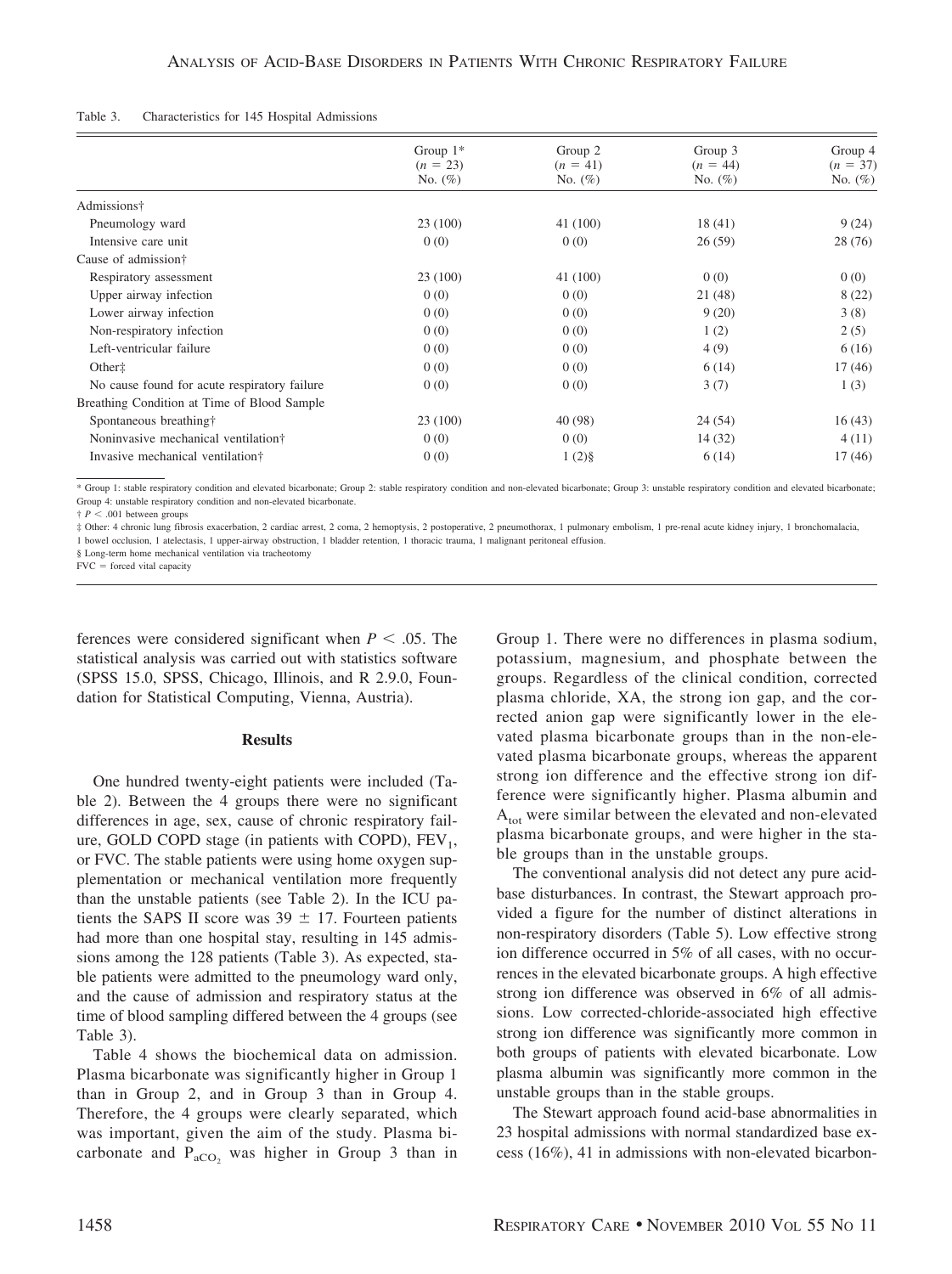|                                      | Group $1^*$<br>$(n = 23)$<br>$mean \pm SD$ | Group 2<br>$(n = 41)$<br>$mean \pm SD$ | Group 3<br>$(n = 44)$<br>$mean \pm SD$ | Group 4<br>$(n = 37)$<br>$mean \pm SD$ | $\boldsymbol{P}$<br>$1 \ vs \ 2$ | $\boldsymbol{P}$<br>$1 \text{ vs } 3$ | $\boldsymbol{P}$<br>2 vs 4 | $\boldsymbol{P}$<br>$3 \text{ vs } 4$ |
|--------------------------------------|--------------------------------------------|----------------------------------------|----------------------------------------|----------------------------------------|----------------------------------|---------------------------------------|----------------------------|---------------------------------------|
| Sodium (mM)                          | $138 \pm 3$                                | $138 \pm 3$                            | $138 \pm 4$                            | $137 \pm 4$                            | <b>NS</b>                        | <b>NS</b>                             | <b>NS</b>                  | <b>NS</b>                             |
| Potassium (mM)                       | $4.4 \pm 0.4$                              | $4.3 \pm 0.5$                          | $4.0 \pm 0.5$                          | $4.0 \pm 0.5$                          | <b>NS</b>                        | <b>NS</b>                             | <b>NS</b>                  | <b>NS</b>                             |
| Calcium (mM)                         | $2.24 \pm 0.12$                            | $2.22 \pm 0.10$                        | $2.16 \pm 0.11$                        | $2.08 \pm 0.2$                         | <b>NS</b>                        | <b>NS</b>                             | < .001                     | <b>NS</b>                             |
| Magnesium (mM)                       | $0.80 \pm 0.09$                            | $0.77 \pm 0.12$                        | $0.80 \pm 0.14$                        | $0.83 \pm 0.16$                        | <b>NS</b>                        | <b>NS</b>                             | <b>NS</b>                  | NS.                                   |
| Chloride (mM)                        | $100 \pm 4$                                | $102 \pm 4$                            | $99 \pm 4$                             | $102 \pm 4$                            | <b>NS</b>                        | <b>NS</b>                             | <b>NS</b>                  | .003                                  |
| Phosphate (mM)                       | $1.0 \pm 0.2$                              | $1.0 \pm 0.2$                          | $1.0 \pm 0.2$                          | $1.1 \pm 0.4$                          | <b>NS</b>                        | <b>NS</b>                             | $_{\rm NS}$                | <b>NS</b>                             |
| Total protein $(g/L)$                | $75 \pm 5$                                 | $74 \pm 6$                             | $70 \pm 9$                             | $65 \pm 9$                             | <b>NS</b>                        | <b>NS</b>                             | < 0.001                    | <b>NS</b>                             |
| Albumin $(g/L)$                      | $35 \pm 4$                                 | $35 \pm 5$                             | $28 \pm 5$                             | $28 \pm 7$                             | <b>NS</b>                        | < 0.001                               | < 0.001                    | <b>NS</b>                             |
| pH                                   | $7.38 \pm 0.02$                            | $7.41 \pm 0.05$                        | $7.37 \pm 0.06$                        | $7.37 \pm 0.08$                        | <b>NS</b>                        | <b>NS</b>                             | .02                        | NS.                                   |
| $P_{aCO2}$ (mm Hg)                   | $56 \pm 5$                                 | $42 \pm 6$                             | $65 \pm 13$                            | $48 \pm 11$                            | < 0.001                          | .004                                  | NS                         | < 0.001                               |
| Lactate (mM)                         | $1.1 \pm 0.3$                              | $1.4 \pm 0.6$                          | $1.4 \pm 0.5$                          | $1.6 \pm 0.8$                          | <b>NS</b>                        | <b>NS</b>                             | <b>NS</b>                  | <b>NS</b>                             |
| Bicarbonate (mM)                     | $33 \pm 3$                                 | $26 \pm 3$                             | $37 \pm 4$                             | $27 \pm 3$                             | < .001                           | < .001                                | <b>NS</b>                  | < 0.001                               |
| Standardized base excess (mM)        | $9 \pm 3$                                  | $2 \pm 3$                              | $12 \pm 4$                             | $2 \pm 3$                              | < 0.001                          | < 0.001                               | NS                         | < 0.001                               |
| Albuminate (mM)                      | $10 \pm 1$                                 | $10 \pm 1$                             | $8 \pm 1$                              | $8 \pm 2$                              | <b>NS</b>                        | < 0.001                               | < 0.001                    | <b>NS</b>                             |
| Phosphate (mM)                       | $1.8 \pm 0.4$                              | $1.9 \pm 0.3$                          | $1.8 \pm 0.3$                          | $1.9 \pm 0.7$                          | <b>NS</b>                        | <b>NS</b>                             | <b>NS</b>                  | <b>NS</b>                             |
| Anion gap (mM)                       | $10 \pm 3$                                 | $14 \pm 2$                             | $6 \pm 3$                              | $12 \pm 3$                             | < .001                           | < .001                                | .002                       | < 0.001                               |
| Anion gap corrected (mM)             | $11 \pm 3$                                 | $16 \pm 3$                             | $9 \pm 3$                              | $15 \pm 4$                             | < 0.001                          | <b>NS</b>                             | <b>NS</b>                  | < 0.001                               |
| Apparent strong ion difference (mM)  | $48 \pm 3$                                 | $45 \pm 2$                             | $47 \pm 4$                             | $43 \pm 3$                             | .002                             | <b>NS</b>                             | <b>NS</b>                  | < 0.001                               |
| Effective strong ion difference (mM) | $45 \pm 3$                                 | $38 \pm 4$                             | $46 \pm 4$                             | $36 \pm 4$                             | < .001                           | <b>NS</b>                             | $_{\rm NS}$                | < 0.001                               |
| Strong ion gap (mM)                  | $3 \pm 3$                                  | $7 \pm 3$                              | $1 \pm 3$                              | $7 \pm 4$                              | < 0.001                          | .039                                  | NS                         | < 0.001                               |
| Total nonvolatile weak acids (mM)    | $12 \pm 1$                                 | $12 \pm 1$                             | $10 \pm 1$                             | $10 \pm 2$                             | <b>NS</b>                        | < 0.001                               | < 0.001                    | NS.                                   |
| Unmeasured anions (mM)               | $4 \pm 3$                                  | $9 \pm 3$                              | $2 \pm 3$                              | $8 \pm 4$                              | < .001                           | <b>NS</b>                             | <b>NS</b>                  | < 0.001                               |
| Unmeasured anions corrected (mM)     | $4 \pm 3$                                  | $9 \pm 3$                              | $2 \pm 3$                              | $8 \pm 4$                              | < .001                           | <b>NS</b>                             | <b>NS</b>                  | < 0.001                               |
| Chloride corrected (mM)              | $101 \pm 3$                                | $103 \pm 3$                            | $101 \pm 3$                            | $105 \pm 3$                            | .01                              | <b>NS</b>                             | <b>NS</b>                  | < 0.001                               |

 $NS = not significant; P > .05.$ 

ate (28%), and 44 in admissions with normal anion gap (30%) (Table 6).

Significant correlations were found between bicarbonate and standardized base excess, effective strong ion difference and standardized base excess, effective strong ion difference and bicarbonate, and strong ion gap and corrected anion gap between the 4 groups (Fig. 1). The inspection of plots of residuals versus predicted values showed no bias (Fig. 2). No correlations were found between any of the biochemical variables and the GOLD COPD stage nor the pulmonary function test variables.

### **Discussion**

We prospectively enrolled a well defined cohort of patients with chronic respiratory failure and grouped them on the basis of clinical and biological data into groups of baseline condition (Groups 1 and 2) and acute respiratory failure (Groups 3 and 4). The separation of stable and unstable patients, on the one hand, and elevated and nonelevated plasma bicarbonate levels, on the other hand, was successful (see Tables 2–4).

One issue addressed in the present study was the contribution of metabolic alkalosis to elevated plasma bicarbonate. In the stable patients with elevated plasma bicarbonate, the apparent strong ion difference and the effective strong ion difference were significantly higher than in the patients with non-elevated plasma bicarbonate. Similar findings were observed in the unstable patients between those with elevated and non-elevated plasma bicarbonate. Furthermore, in the patients with elevated plasma bicarbonate, whether stable or unstable, the apparent strong ion difference and the effective strong ion difference were slightly higher than those expected from an appropriate renal adaptation to chronic hypercapnia.

These findings may indicate the presence of metabolic alkalosis in some chronic-respiratory-failure patients. This rate can be estimated at 12%, as 8 of the 67 patients (stable or unstable) with elevated plasma bicarbonate fell into the non-respiratory-disorder high-effective-strong-ion-difference diagnostic category of the Stewart approach (see Table 5). That proportion is significantly higher than that of the patients (stable or unstable) with non-elevated plasma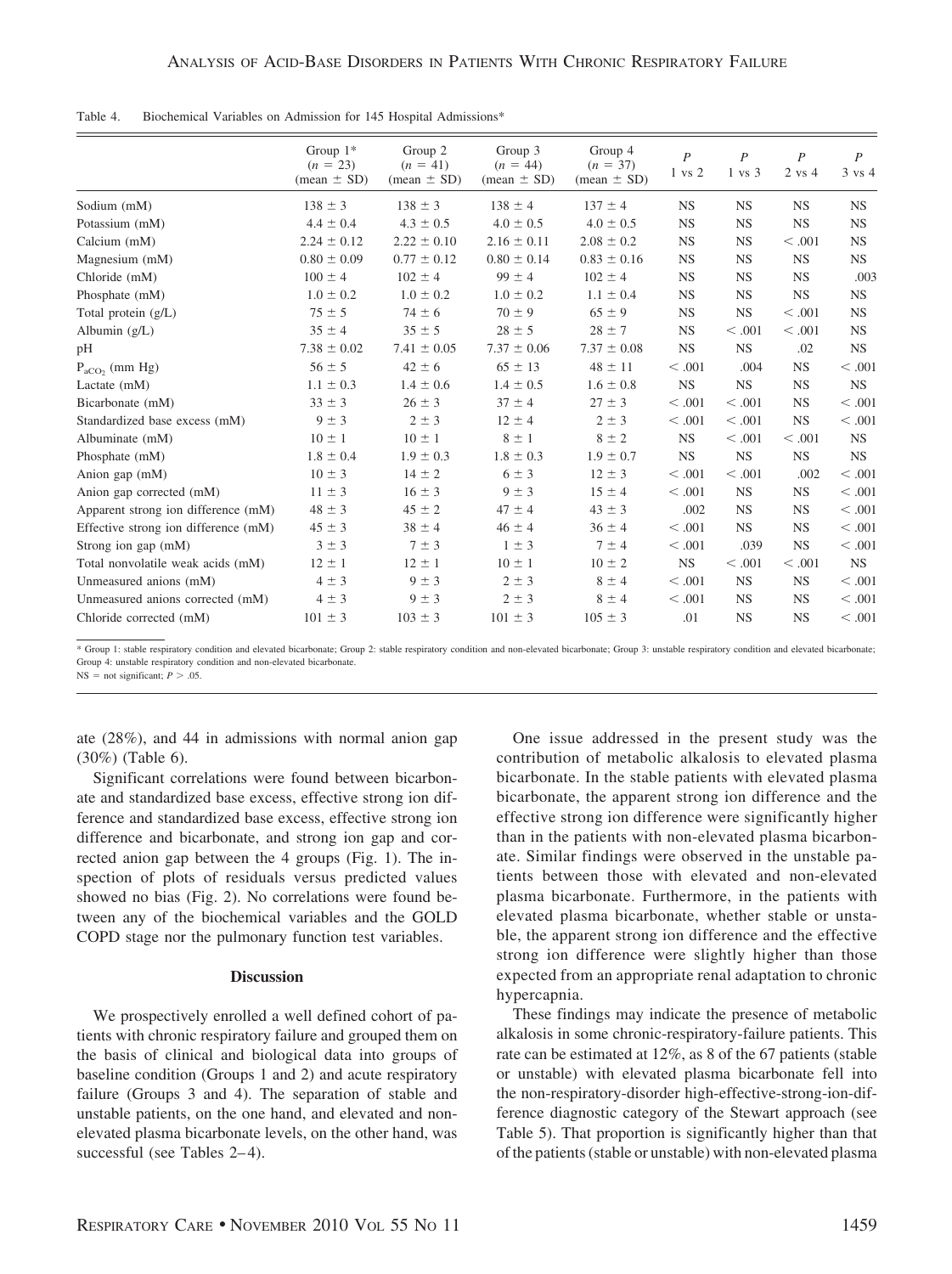|                                      | Group $1^*$ | Group 2    | Group 3    | Group 4    |
|--------------------------------------|-------------|------------|------------|------------|
|                                      | $(n = 23)$  | $(n = 41)$ | $(n = 44)$ | $(n = 37)$ |
|                                      | No. $(\%)$  | No. $(\%)$ | No. $(\%)$ | No. $(\%)$ |
| <b>Respiratory Disorders</b>         |             |            |            |            |
| $P_{\text{aCO}}$ , high†             | 23(100)     | 15(36)     | 41 (93)    | 19(51)     |
| $P_{\text{aCO}}$ , low               | 0(0)        | 6(15)      | 2(4)       | 5(14)      |
| Non-respiratory Disorders            |             |            |            |            |
| Effective Strong Ion Difference Low  |             |            |            |            |
| Sodium low                           | 0(0)        | 1(2)       | 0(0)       | 0(0)       |
| Chloride high                        | 0(0)        | 1(2)       | 0(0)       | 1(3)       |
| Unmeasured anions                    | 0(0)        | 2(5)       | 0(0)       | 2(5)       |
| Effective Strong Ion Difference High |             |            |            |            |
| Sodium high                          | 0(0)        | 0(0)       | 1(2)       | 0(0)       |
| Chloride low‡                        | 2(9)        | 0(0)       | 5(11)      | 0(0)       |
| Non-volatile Weak Acids              |             |            |            |            |
| Albuminate high                      | 0(0)        | 0(0)       | 0(0)       | 0(0)       |
| Phosphate high§                      | 2(9)        | 3(7)       | 4(9)       | 8(22)      |
| Albuminate low                       | 2(9)        | 6(15)      | 27(66)     | 24(65)     |
| Phosphate low                        | 2(9)        | 1(2)       | 2(4)       | 4(11)      |

| Table 5. Diagnostic Categories for Acid-Base Disturbances, According to Stewart's Approach, for 145 Hospital Admissions |  |
|-------------------------------------------------------------------------------------------------------------------------|--|
|-------------------------------------------------------------------------------------------------------------------------|--|

 $\uparrow$  *P* = .001 between groups (chi-square test)

 $\ddagger P = .02$ 

 $\frac{1}{2}$  *P* < .001 between groups (Fisher's exact test)

|  | Table 6. Diagnostic Categories of Acid-Base Disturbances, According to Stewart's Approach, for 145 Hospital Admissions |  |  |
|--|------------------------------------------------------------------------------------------------------------------------|--|--|
|  |                                                                                                                        |  |  |

|                                      | Normal Standardized<br><b>Base Excess</b><br>$(n = 23)$<br>No. $(\%)$ | Normal Bicarbonate<br>$(n = 41)$<br>No. $(\%)$ | Normal<br>Anion Gap<br>$(n = 44)$<br>No. $(\%)$ |
|--------------------------------------|-----------------------------------------------------------------------|------------------------------------------------|-------------------------------------------------|
| <b>Respiratory Disorders</b>         |                                                                       |                                                |                                                 |
| $P_{\rm aCO}$ , high                 | 23(100)                                                               | 15(36)                                         | 41 (93)                                         |
| $P_{\text{aCO}}$ , low               | 0(0)                                                                  | 6(15)                                          | 2(4)                                            |
| Non-respiratory Disorders            |                                                                       |                                                |                                                 |
| Effective Strong Ion Difference Low  |                                                                       |                                                |                                                 |
| Sodium low                           | 0(0)                                                                  | 6(15)                                          | 4(9)                                            |
| Chloride high                        | 0(0)                                                                  | 1(2)                                           | 0(0)                                            |
| Unmeasured anions                    | 0(0)                                                                  | 2(5)                                           | 0(0)                                            |
| Effective Strong Ion Difference High |                                                                       |                                                |                                                 |
| Sodium high                          | 1(4)                                                                  | 0(0)                                           | 2(4)                                            |
| Chloride low                         | 2(9)                                                                  | 0(0)                                           | 7(16)                                           |
| Non-volatile Weak Acids              |                                                                       |                                                |                                                 |
| Albumin high                         | 0(0)                                                                  | 0(0)                                           | 0(0)                                            |
| Phosphate high                       | 2(9)                                                                  | 3(7)                                           | 4(9)                                            |
| Albumin low                          | 2(9)                                                                  | 6(15)                                          | 27(66)                                          |
| Phosphate low                        | 2(9)                                                                  | 1(2)                                           | 2(4)                                            |

bicarbonate (none of those 78 patients,  $P = .002$  via Fisher's exact test).

Holland et al<sup>24</sup> reported that metabolic alkalosis contributed to hypercapnic acute respiratory failure in cystic fibrosis and COPD to a greater extent than in the present study. They found that metabolic alkalosis was present in 71% of 14 patients with cystic fibrosis and 22% of 49 COPD patients in exacerbation. An earlier study<sup>1</sup> reported 8 patients with mixed chronic respiratory acidosis and metabolic alkalosis, whose condition improved by managing the metabolic component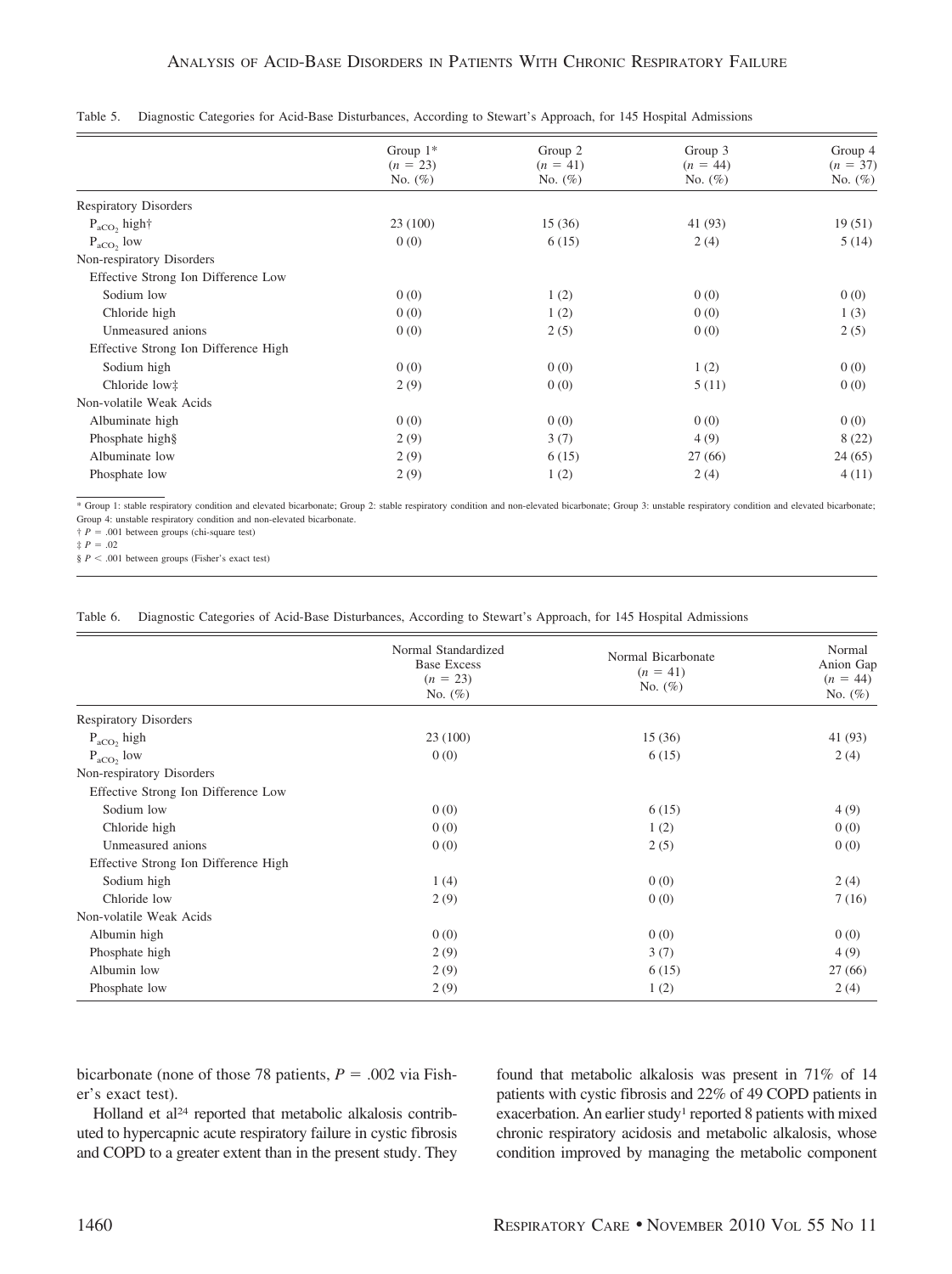

Fig. 1. Relationships of: plasma bicarbonate to standardized base excess; strong ion difference to standardized base excess; strong ion difference to bicarbonate; and strong ion gap to corrected anion gap, in stable patients with elevated (open circles) and non-elevated (open squares) plasma bicarbonate, and in unstable patients with elevated (black triangles) and non-elevated (crosses) plasma bicarbonate. The regression lines are drawn over the whole dataset.



Fig. 2. Plots of residuals to predicted values for the relationships of: plasma bicarbonate to standardized base excess; strong ion difference to standardized base excess; strong ion difference to bicarbonate; and strong ion gap to corrected anion gap, in stable patients with elevated (open circles) and non-elevated (open squares) plasma bicarbonate, and in unstable patients with elevated (black triangles) and non-elevated (crosses) plasma bicarbonate. The regression lines are drawn over the whole dataset.

alone. The Stewart approach would allow for a quicker and more precise assessment of this mixed disorder.

In the present study, an excess of unmeasured anions was found only in patients with non-elevated plasma bicarbonate. The nature of these compounds is unknown.

Indeed, plasma lactate levels were non-elevated and the same between groups. Potential candidates are sulfate, urate, hydroxy propionate, hippurate, oxalate, and furan propionate, which accumulate during acute kidney injury.25 Although this hypothesis might apply to some unsta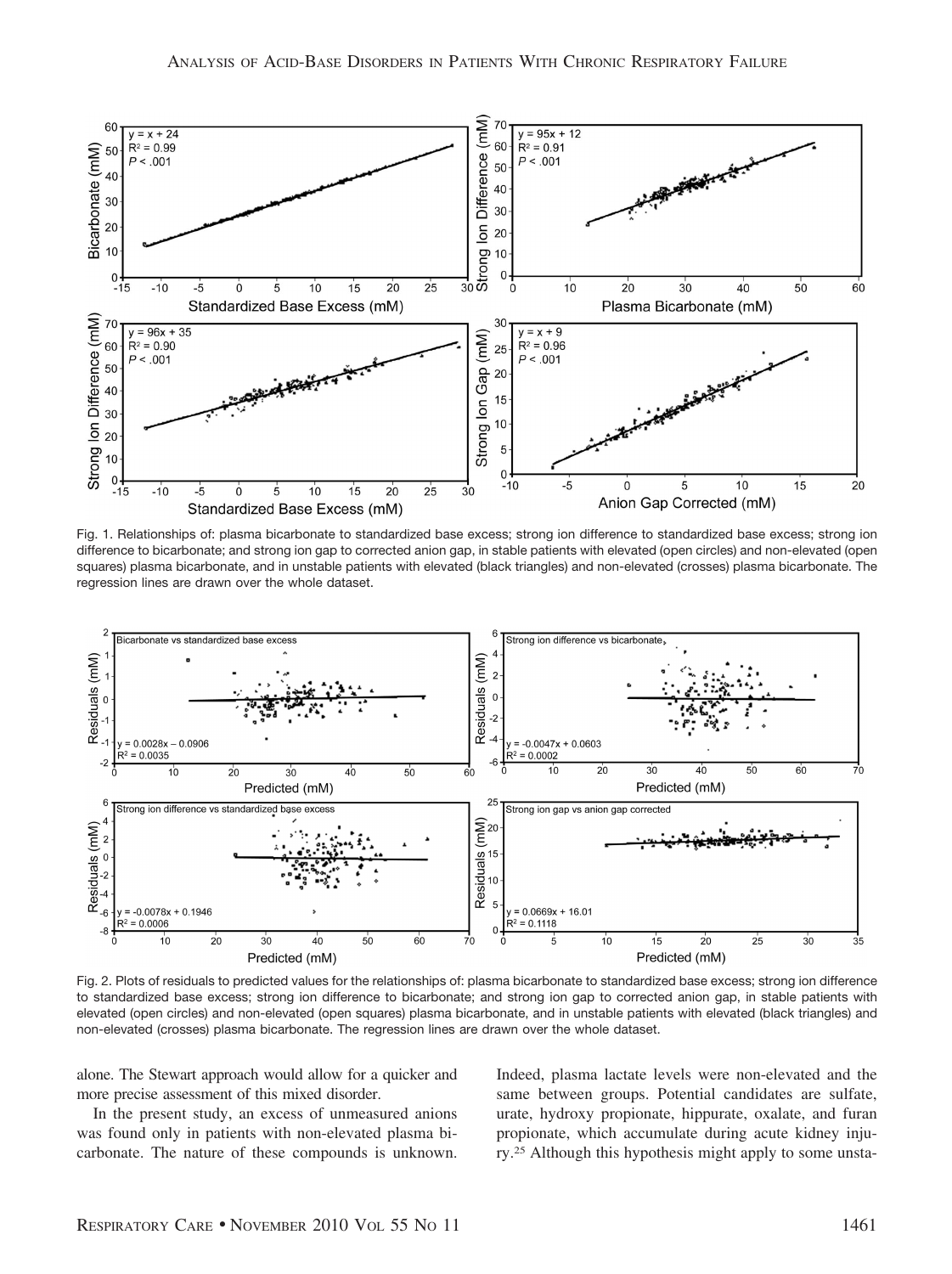ble patients, there was no evidence for a reduction in glomerular filtration rate in our stable patients. Another source of unmeasured anions is the gelatin used for fluid resuscitation in some areas. That compound was not used in any patients in the present study. Nevertheless, we found that 9% of the (stable or unstable) patients with non-elevated plasma bicarbonate, versus none of those (stable or unstable) patients with elevated plasma bicarbonate  $(P = .015)$ via Fisher's exact test) fell into the non-respiratory-disorder low-effective-strong-ion-difference diagnostic category of the Stewart approach (see Table 5). This finding reveals an associated metabolic acidosis. In unstable patients, overt sepsis and left-ventricular failure (see Table 3) may explain the presence of metabolic acidosis. However, in stable patients there was no obvious reason for this disturbance. Further investigation should address this issue. Finally, the acidifying effect of hyperphosphatemia should be noted, which was not significantly different between the groups (see Table 5). Although the rate of hyperphosphatemia is not nil, its quantitative contribution to the net balance of the acid-base disorder is negligible.

Hypoalbuminemia was very common in the patients in the present study, so we can confirm that chronic respiratory failure should be added to the long list of conditions in which the alkalinizing effect of hypoalbuminemia must be taken into account. The plasma level of albumin was significantly lower in both groups of unstable patients, compared to their stable counterparts. Hypoalbuminemiarelated decrease in non-volatile weak acids was therefore the most prevalent contributing factor in the acid-base disturbances, according to the Stewart approach (see Table 5).

As originally reported by Fencl et al, in unselected ICU patients,14 a substantial number of patients with standardized base excess, plasma bicarbonate, or anion gap in the normal range actually have respiratory and non-respiratory disorders according to the Stewart approach. Moreover, the conventional approach did not detect any pure acidbase disorders. Recently, Martinu et al<sup>26</sup> investigated 14 COPD patients and 4 patients with cystic fibrosis with chronic respiratory acidosis for the acid-base prediction rules by drawing linear regression analysis between plasma bicarbonate and  $P_{aCO_2}$ . They found that the intercept and slope of the relationship were 5.23 mM/mm Hg and 0.51 mM/mm Hg, respectively ( $R^2 = 0.92, P < .001$ ). We carried out the same analysis for the stable patients in the present study and found that in those with elevated plasma bicarbonate the values were 9.9 mM/mm Hg and 0.42 mM/ mm Hg ( $\mathbb{R}^2 = 0.55$ ,  $P < .01$ ), and in those with nonelevated plasma bicarbonate the values were 8.4 mM/ mm Hg and 0.42 mM/mm Hg ( $R^2 = 0.60$ ,  $P < .01$ ). Interestingly, the slopes in these studies were very close. However, both the differences in intercept (twice as high in the present study) and  $R^2$  suggest that patients were not selected in the same way. In any case, both investigations showed that the simple prediction rules, based on experimental data,<sup>27</sup> may not be clinically valid.

## **Limitations**

First, the number of patients was quite low. The threshold of 30 subjects per group, which was the minimum required for relevant statistical analysis, was reached in all groups except Group 1. This was because it is uncommon that a stable patient has elevated plasma bicarbonate (according to our normal values). Second, patients were not followed up over time. Third, the baseline and acute-respiratory-failure patients were not the same, so strictly speaking there was no control, which limits the conclusions we can draw from comparisons between the groups.

## **Conclusions**

In patients with chronic respiratory failure, in stable or unstable respiratory condition:

- The acid-base balance disturbance pattern is complex.
- Metabolic alkalosis is present in some patients with elevated hypercapnia.
- Metabolic acidosis is a contributing factor for some patients with non-elevated plasma bicarbonate.
- Hypoalbuminemia is very common and severe in unstable patients.
- The diagnostic performance of the Stewart approach was better than the conventional approach, even when corrected anion gap was taken into account.

Whether the Stewart approach can have a positive impact on the management and outcomes of chronic-respiratory-failure patients remains to be seen.

#### **REFERENCES**

- 1. Bear R, Goldstein M, Phillipson E, Ho M, Hammeke M, Feldman R, et al. Effect of metabolic alkalosis on respiratory function in patients with chronic obstructive lung disease. Can Med Assoc J 1977;117(8): 900-903.
- 2. Laaban JP, Grateau G, Psychoyos I, Laromiguiere M, Vuong TK, Rochemaure J. Hypophosphatemia induced by mechanical ventilation in patients with chronic obstructive pulmonary disease. Crit Care Med 1989;17(11):1115-1120.
- 3. Laaban JP, Marsal L, Waked M, Vuong TK, Rochemaure J. Seizures related to severe hypophosphataemia induced by mechanical ventilation. Intensive Care Med 1990;16(2):135-136.
- 4. Pontoriero G, Locatelli F, Ritz E. Calcium, phosphate and magnesium balance in patients with acute illness. In: Ronco C, Bellomo R, editors. Critical care nephrology. Dordrecht, The Netherlands: Kluwer Academic; 1998:211-223.
- 5. Mauri S, Pedroli G, Rudeberg A, Laux-End R, Monotti R, Bianchetti MG. Acute metabolic alkalosis in cystic fibrosis: prospective study and review of the literature. Miner Electrolyte Metab 1997;23(1):33-37.